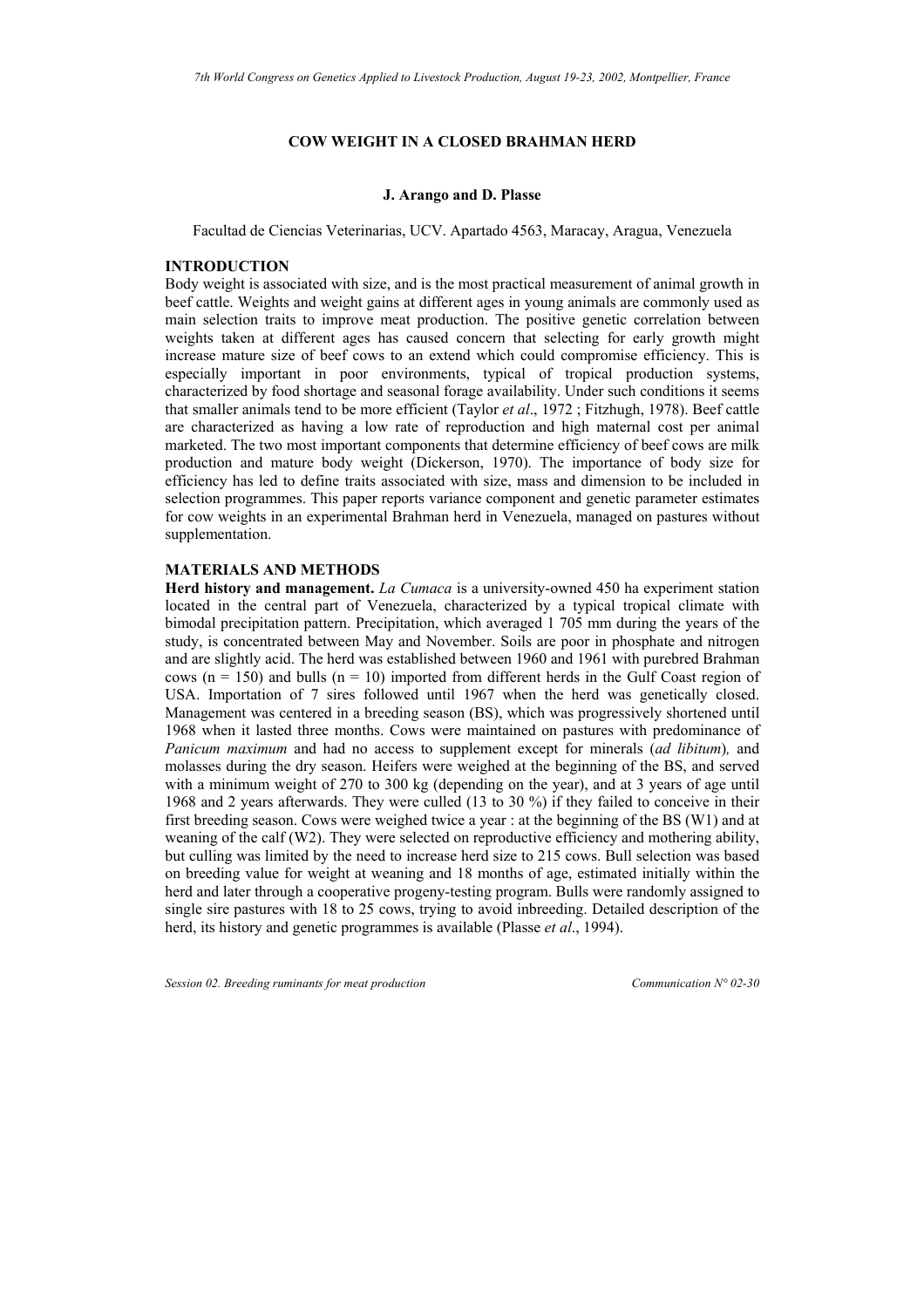**Data and statistical analyses.** Repeated records of W1 ( $n = 2087$ ) and W2 ( $n = 1030$ ) were available from 606 cows of 2 to 13 years old (average 5.4), which had 1 to 11 (average 3.5) weight records. Weight gain (W2-W1) during the BS was calculated for cows having both records. Data were also available on pregnancy diagnosis. Lactation codes were assigned (1 to 6) according to date of calving with respect to beginning of the BS. Generation code was assigned starting with foundation cows (0) up to great-grand daughters (3). The original database included 2 092 records, five (0.2 %) of which were omitted as of doubtful validity. Mixed model analyses assuming cows' sires as a random effect, were carried out with SAS (Littell *et al*., 1996) to explore fixed effects affecting cow weights. Estimates of variance components and genetic parameters, and prediction of breeding values were performed using restricted maximum likelihood (REML) methodology. Repeatability univariate and bivariate animal models were applied using the set of programs MTDFREML (Boldman *et al*., 1995). Final models had cow age (years), lactation status, year of BS and their interaction, and generation as fixed effects for W1. For W2 lactation status was removed and substituted by pregnancy diagnosis. Calf's birth and 205-day weights were used as covariates for W1 and W2, respectively. Animal additive genetic and cow permanent environmental effects were random. Additional analyses were done to explore the effect of weight or weight gain on cow conception rate that included those variables as covariates and cow age, lactation status, their interaction, and year as fixed effects, besides the same random effects. To describe late growth curve, a set of polynomial models were used including the same fixed effects as above but with cow age as covariate.

### **RESULTS AND DISCUSSION**

**Cow weights.** The unadjusted weight means were  $397 \pm 1.28$  kg (260 to 590 kg) for W1 and  $411 \pm 1.55$  kg (280 to 564 kg) for W2. Cows continued growing up to 12 and 11 yr of age for W1 and W2 but at a decreased rate at later ages. Age affected  $(P < 0.01)$  both cow weights. The adjusted means according to cow age for W1 and W2 are presented in figure 1. Cows had gained 94 % of their final weight by 5 yr of age ; while this figure was of 95 to 99 % by 6 to 9 yr of age. Certain weight fluctuation at older ages would be due to sampling given the small amount of records after 12 yr of age. The growth curves for W1 and W2 fitted a third polynomial degree (the highest being significant), whose coefficients were 59.848, -5.613 and 0.174 for W1, and 77.183, -8.312 and 0.295 kg for W2. Studies reporting weight of Brahman females in tropical environments include Plasse *et al.* (1989) in which heifers averaged 324 kg at the beginning of the first BS (747 d of age), and Plasse *et al.* (1992) who found a weight of 309 kg at first BS at 2 yr of age. In the subtropics, Sacco *et al.* (1990) reported that first calving Brahman cows weighed 489 and 403 kg in two generations. Olson (1993) found that 2, 3 and 5 yr or older Brahman cows of different frame sizes (small, medium and large) averaged 353, 413 and 442 ; 429, 467 and 474, and 467, 503 and 517 kg, respectively.

**Parameter estimates.** Phenotypic and genetic parameters for W1 and W2 estimated with repeatability models are shown in table 1. Heritability and repeatability estimates for cow weight agree with previous results reported for beef cows that were moderate to high. Koots *et al.* (1994) found an overall pooled estimate of heritability of 0.50 for mature cow weight from 25 studies in an extensive review. Rosa (1999) summarized a mean heritability of 0.44 from 22 studies, in which estimates from *Bos indicus* cows averaged 0.36. In Australia, Meyer (1995)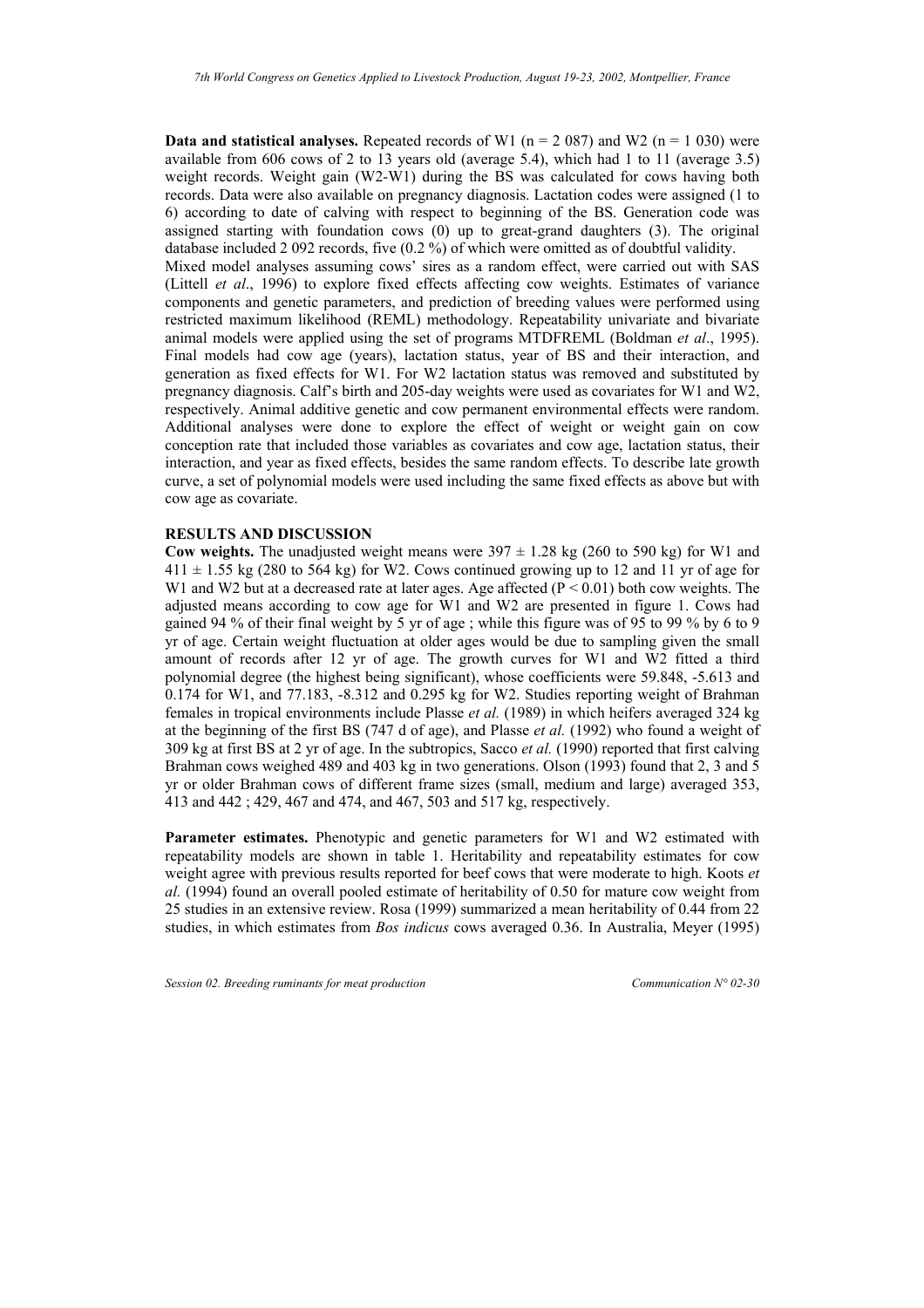reported a heritability of 0.54 for the average of adult weights in Wokalup (a composite breed including Brahman genes) cows.



**Figure 1. Adjusted means for weight of cows at the beginning of the breeding season (W1) and at calf weaning (W2) according to age**

| Trait            | Parameter <sup>A</sup> |       |               |                |       |
|------------------|------------------------|-------|---------------|----------------|-------|
|                  |                        | $r_i$ | $\frac{1}{2}$ | 1 <sub>p</sub> | $r_e$ |
| Weight $1$ (W1)  | $0.68 \pm 0.07$        | 0.77  |               |                |       |
| Weight $2$ (W2)  | $0.49 \pm 0.10$        | 0.70  |               |                |       |
| Bivariate $(W1)$ | 0.66                   | 0.77  | 1.00          | 0.81           | 0.93  |
| (W2)             | 0.57                   | 0.69  |               |                |       |

**Table 1. Estimates of genetic and phenotypic parameters for cow weight** 

<sup>A</sup> h<sup>2</sup>= heritability ; r<sub>i</sub>= repeatability ; r<sub>g</sub>= genetic correlation ; r<sub>p</sub>= phenotypic correlation ; r<sub>e</sub>= environmental correlation.

**Genetic trend.** Breeding values for cow weight ranged from –71 to 78 and from –74 to 81 kg for W1 and W2. The genetic trend, regressing the average breeding values on year of birth, was not significant for either cow weight when all animals were considered. The regression, however, was significant  $(P < 0.01)$  when only the 13 years in which cows with records were born were included. The corresponding regression coefficients were of 0.688 and 0.722 kg/year for W1 and W2. That difference in genetic trends seems to be due to exclusion of foundation cows, many of which were culled early due to poor reproductive performance. Rosa (1999) reported breeding values ranging form –42 to 60 kg and a genetic trend of 0.4 kg/year in Nellore cows from 34 herds.

**Relationship between cow weight and reproduction.** The effects of W1 and weight gain on cow's pregnancy were significant ( $P<0.01$ ), with regression coefficients of 0.07 and 0.25 %/kg, respectively. In Brazil, Oliveira *et al.* (1994) found that heavier Guzerat cows were more